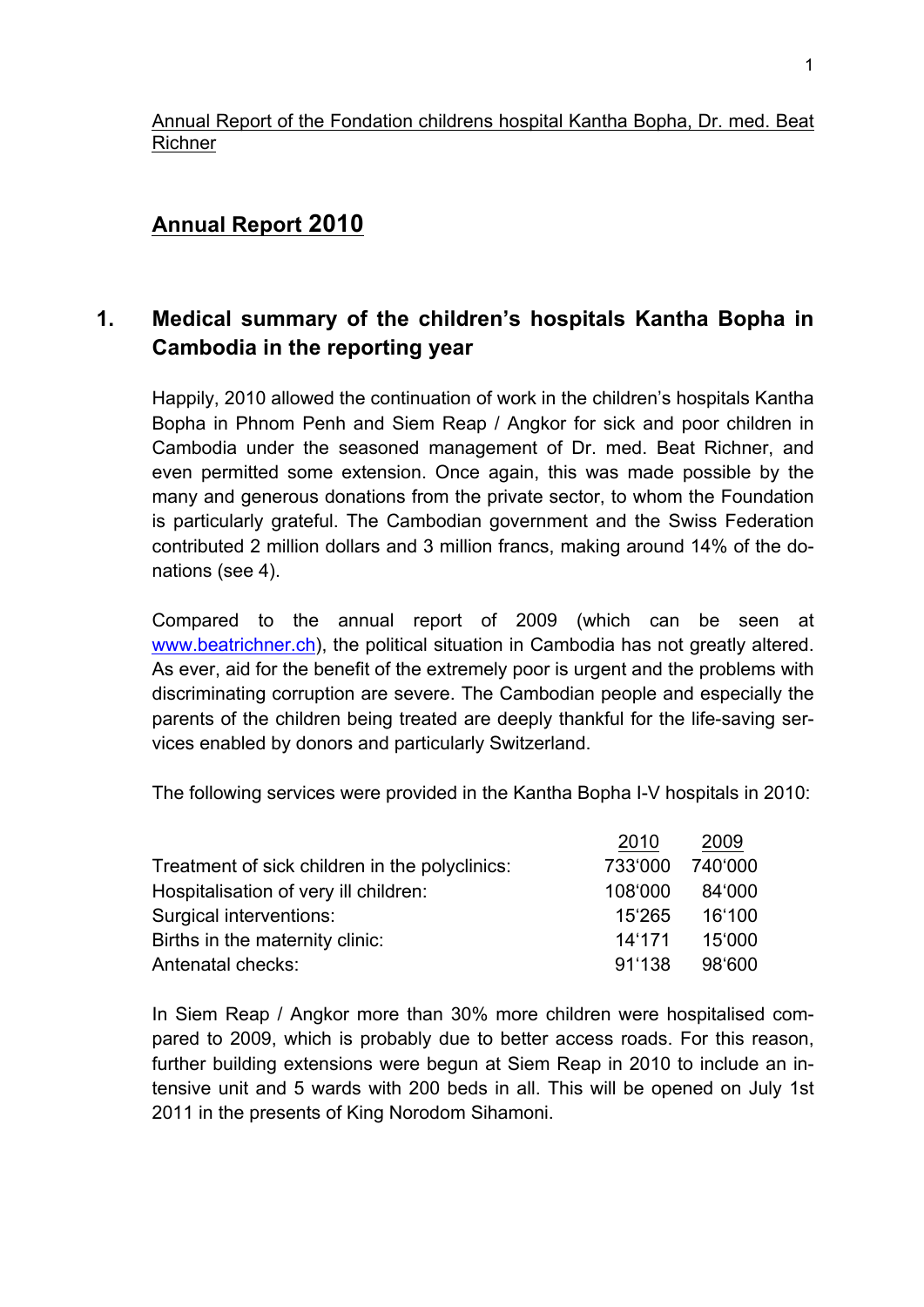The slight decrease in polyclinic consultations stems from the improved filtering process by medical staff at the entrances to the hospitals.

On average, about 300 seriously sick children are hospitalised daily, of whom 110 need to go through the intensive unit. The rate of mortality in the hospitals was only 0,5% in 2010. The most common illnesses and problems are still tuberculosis, Dengue fever, malaria and other infections.

Thanks to the MRI / MRS, tuberculosis in children can be diagnosed more gently and radiation exposure avoided in all organs. Together with Prof. David Nadal and Dr. Ianina Scheer from the Zurich children's hospital, Cambodian doctors (trained in the Kantha Bopha hospitals) have published a first scientific paper about diagnostic progress in tuberculosis in the European Journal of Pediatrics. Now an extensive study on encephalitis is being carried out together with the Institut Pasteur.

One particular challenge in the reporting year was the big cholera epidemic. The first case in Cambodia was diagnosed in November 2009 in the Kantha Bopha hospitals. The government and the WHO had apparently intended to keep the epidemic secret. Dr. Beat Richner, however, felt it necessary to go public about this, since around 2600 partly seriously ill young cholera patients needed to be hospitalised.

The mortality rate statistics were strongly affected by deaths due to congenital heart disease. For this reason, a cardiac catheter table was set up in 2010. Working together with the children's hospital Zurich (Dr. Oliver Kretschmar), it was then possible to carry out a correction on a child with congenital heart disease with a minimally invasive intervention in March 2011.

## **2. Operation and significance of the Kantha Bopha I-V hospitals**

In 2010, the number of Cambodian staff (from doctors to cleaners) employed was around 2300 people. This team is able to run the hospitals independently and faultlessly in all medical questions. Dr. Beat Richner is now the only foreign doctor who is constantly on the staff of the Kantha Bopha hospitals. His main tasks at present are mostly in raising money and applying those funds without corruption in Cambodia. For special tasks and in particularly intensive phases (courses, introduction of new techniques, epidemics), Dr. Beat Richner can rely on the practical assistance of the paediatrician and vice-president of the Foundation, Dr. med. Peter Studer, who is prepared to spend 2-3 months each year on rounds of duty in Cambodia.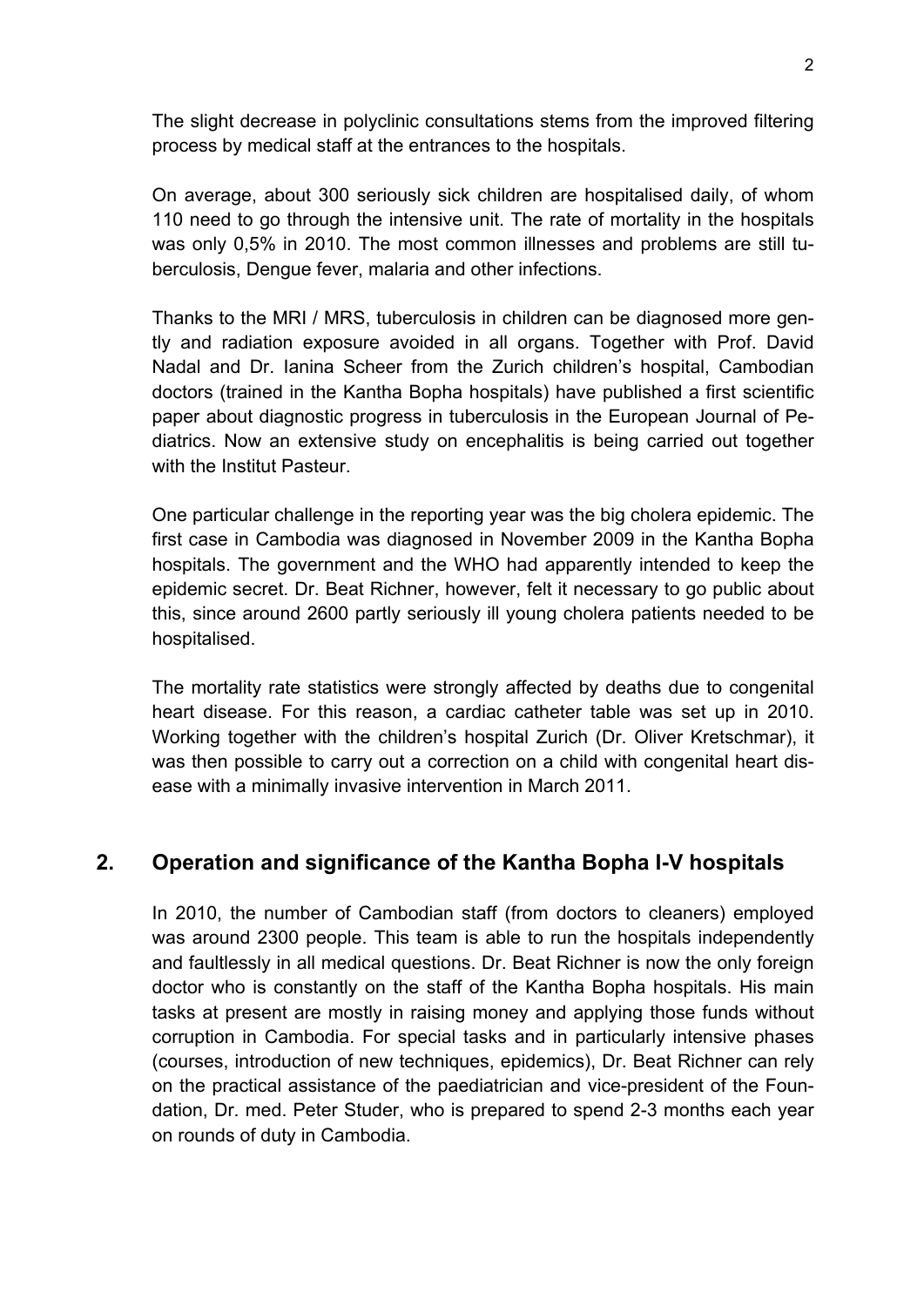The Kantha Bopha hospitals are Cambodian university hospitals. Here, 80 Cambodian medical students work and study, while 60 people are in training for care duties. 50 doctors are officially employed as professors and lecturers for the medical faculty of Phnom Penh.

In March 2010, the final evaluation took place for the Cambodian candidates for a specialist medical title in paediatrics together with the medical faculties of Zurich and Phnom Penh. Professor Felix Sennhauser, ordinarius for paediatrics and head doctor of the children's hospital in Zurich, both deans of the medical faculties of Phnom Penh and the paediatrician Dr. Peter Studer, vice-president of our Foundation, performed as examiners.

2010 brought another 22 lecturers from the children's hospital in Zurich to give regular courses in training the Cambodian doctors in-house. Thanks to these courses, the Cambodians achieved an extremely high level of specialist knowledge, absolutely on a par with the European niveau.

In November 2010, the second international post-graduate course was carried out with great success and a good deal of demand. 80 participants were nominated by the Cambodian health ministry, 20 participants registered by the governments of other ASEAN states and a further 20 participants came of private initiative. The aim of these courses is to show how a hospital is built, equipped and run in order to achieve optimum cost efficiency / rates of recovery. Knowledge of infectology and immunology are vital for understanding. For this reason, Professors David Nadal and Reinhard Seger from Zurich led the corresponding seminars on these special areas. In addition, Cambodian doctors from the Kantha Bopha hospitals led courses and practical demonstrations of excellent quality.

### **3. Foundation Board and Management**

At two meetings on January  $25<sup>th</sup>$  2010 and May 11<sup>th</sup> 2010, the Foundation board dealt with statutory business. The continuing successful and blessed help for the sick children of Cambodia is great motivation for the members of the Board for their almost completely voluntary commitment. The Board considers the regular information and appeals initiated by Dr. Beat Richner with adverts in the daily press to be extremely valuable.

The auditing and remuneration committee met on March  $15<sup>th</sup>$  2010 and examined the remuneration of the management staff as well as expenses for accounting, administration of donations and PR work.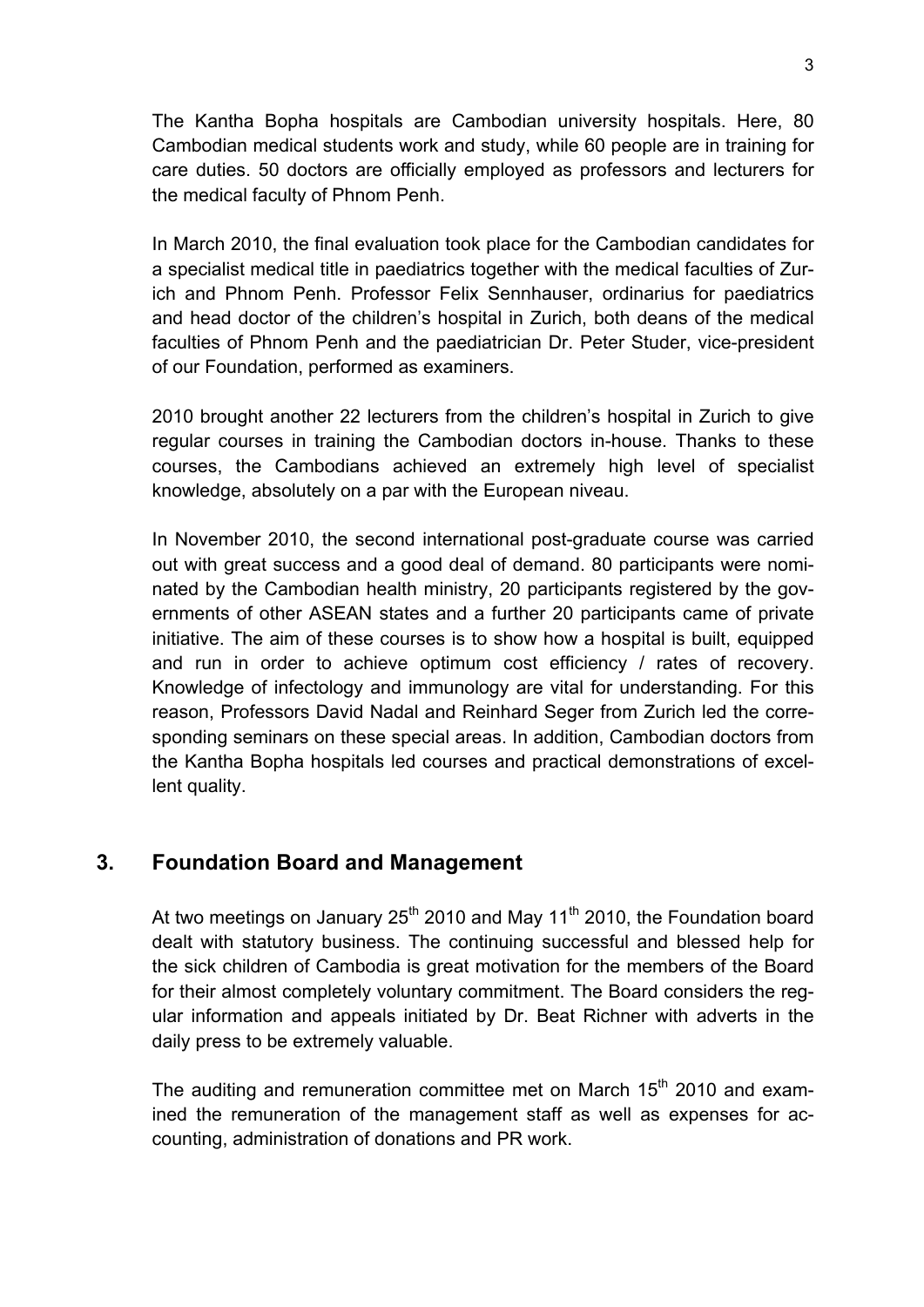Once again, the Foundation Board thanks Intercontrol AG for its transparent book-keeping and the helpful monthly financial checks. We are also grateful for the professional procedures in managing legacies and bequests.

Auditing was once again carried out by PricewaterhouseCooprs AG, who also gave us valuable advice concerning controlling.

The Federal Foundation Oversight Committee has again confirmed the faultless activity of the Foundation.

In January and November 2010, the president and vice-president reported to the SDC (DEZA) in Bern on the current work being done in the Foundation and at the hospitals in Cambodia. The Foundation was especially pleased that representatives of the SDC had been able to view the Cambodian hospitals in person and were apparently both surprised and convinced of the great achievements on site.

In 2010, Dr. med. Beat Richner, together with the president, was then received both amicably and with great interest at visits with Federal Councillor Ms Calmy-Rey, Federal President Ms Leuthard and the President of the National Assembly, National Councillor Ms Bruderer. However, none of these federal representatives were able to confirm the award of larger sums from the Federal Treasury even though they showed great personal sympathy for the Cambodian hospitals. This would necessitate the will of the Federal Parliament. Unfortunately, the present rather fruitless battle of the parties is resulting in even excellent suggestions from opposing parties not being supported in party politics. In any case, not even the Foreign Political Committee of the National Assembly could be moved to increased support of the Kantha Bopha hospitals for party political reasons. As ever, our Foundation is convinced that the Kantha Bopha hospitals are an exceedingly efficient project in the best sense of traditional international humanitarian aid as originated in Switzerland which would deserve more support by "official" Switzerland, both materially and in future, also personnel resources.

However, the Foundation is extremely pleased that Federal Councillor Ms Calmy-Rey has nevertheless allotted, on her own authority, an increased annual sum of 4 million francs for 2011 (20 years of Kantha Bopha).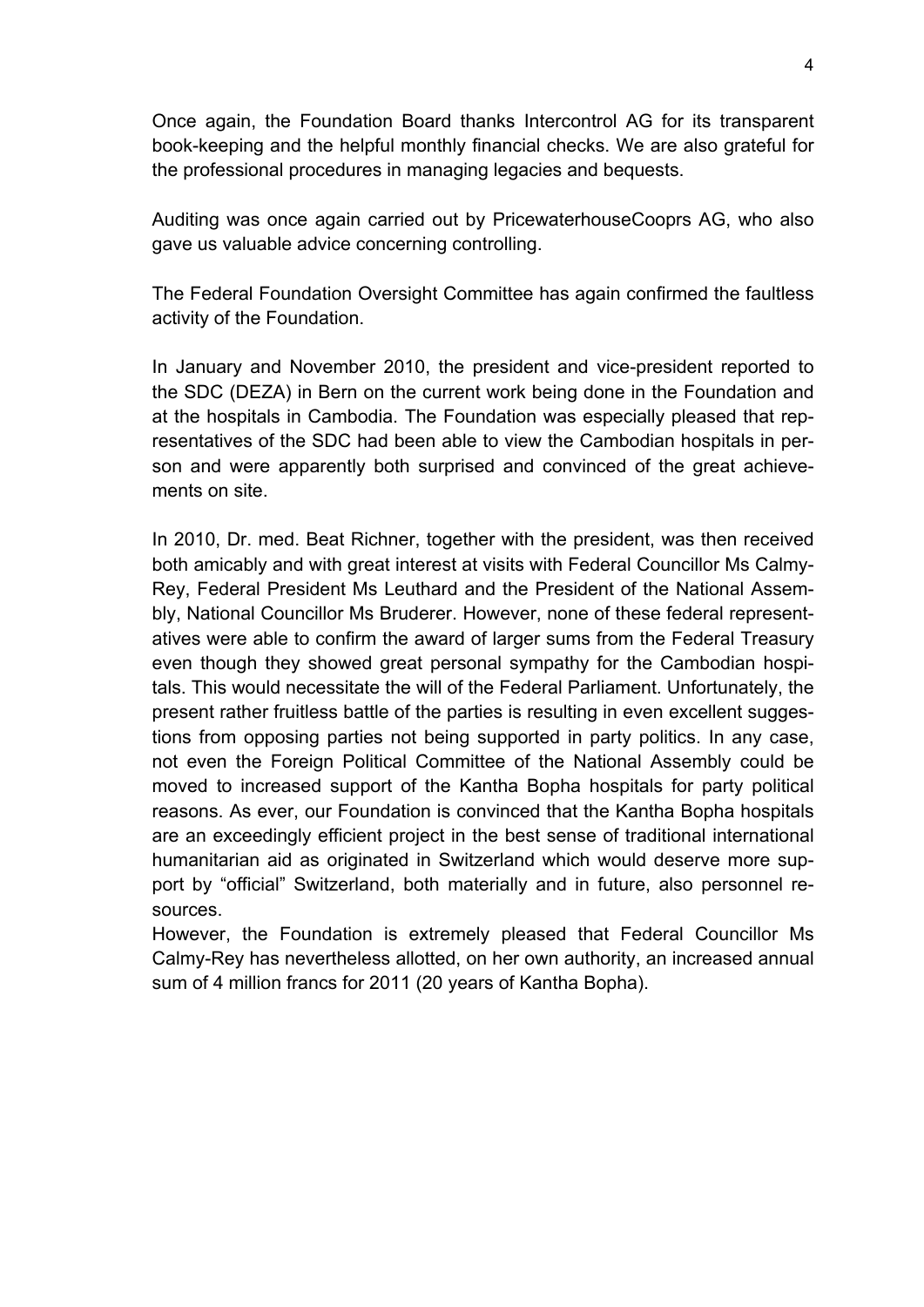## **4. Financial Concerns – Donations – Public Relations**

### 4.1 Annual Financial Statement

The annual financial statement for 2010, approved by the Foundation Board on May  $10<sup>th</sup>$  2011, closed with assets of CHF 19,405,508.07 and a surplus of CHF 2,010,938.35.

As in previous years, the annual financial statement was carried out according the recommendations standard SWISS GAAP FER 21 and audited in the existing form by PricewaterhouseCoopers AG as confirmed in their auditing report of May  $10^{th}$  2011.

Attention is to be drawn to two particularities in our rendering of accounts:

- Due to the unstable political situation, the lack of legal security and for general administrative caution, the investments are debited directly from the expenditure.
- Since in Cambodian law, the purchase of real estate by a Swiss Foundation is not permitted, three plots of land are held in trust by Dr. Denis Laurent, member of hospital management and French-Cambodian dual national. The corresponding papers are available.

Thanks to boundless acceptance of, and great trust in, Beat Richner's work, 2010's income was, for the first time, over CHF 35 million. Compared to the previous year, this is an increase of CHF 2 million, or 6%. This pleasing result is particularly connected to a distinct increase in income from bequests.

The contributions made by the Swiss government (CHF 3 million) and the Cambodian government (CHF 2 million) have remained the same. The subsidies of the two states cover 14% or CHF 5 million of the donations; that is, 86% of all income is financed by the private sector (especially from Switzerland).

A total of almost CHF 400 million in donations has been achieved since 1992 up to the end of 2010.

Investments, which as mentioned are not activated, but debited directly to expenses, reached around CHF 4.1 million in 2010 (previous year CHF 2.2 million). A cardiac catheter for the precise diagnosis of congenital heart disease was purchased in 2010. In addition, another ward was begun in Siem Reap. This will be opened on July 1<sup>st</sup> 2011.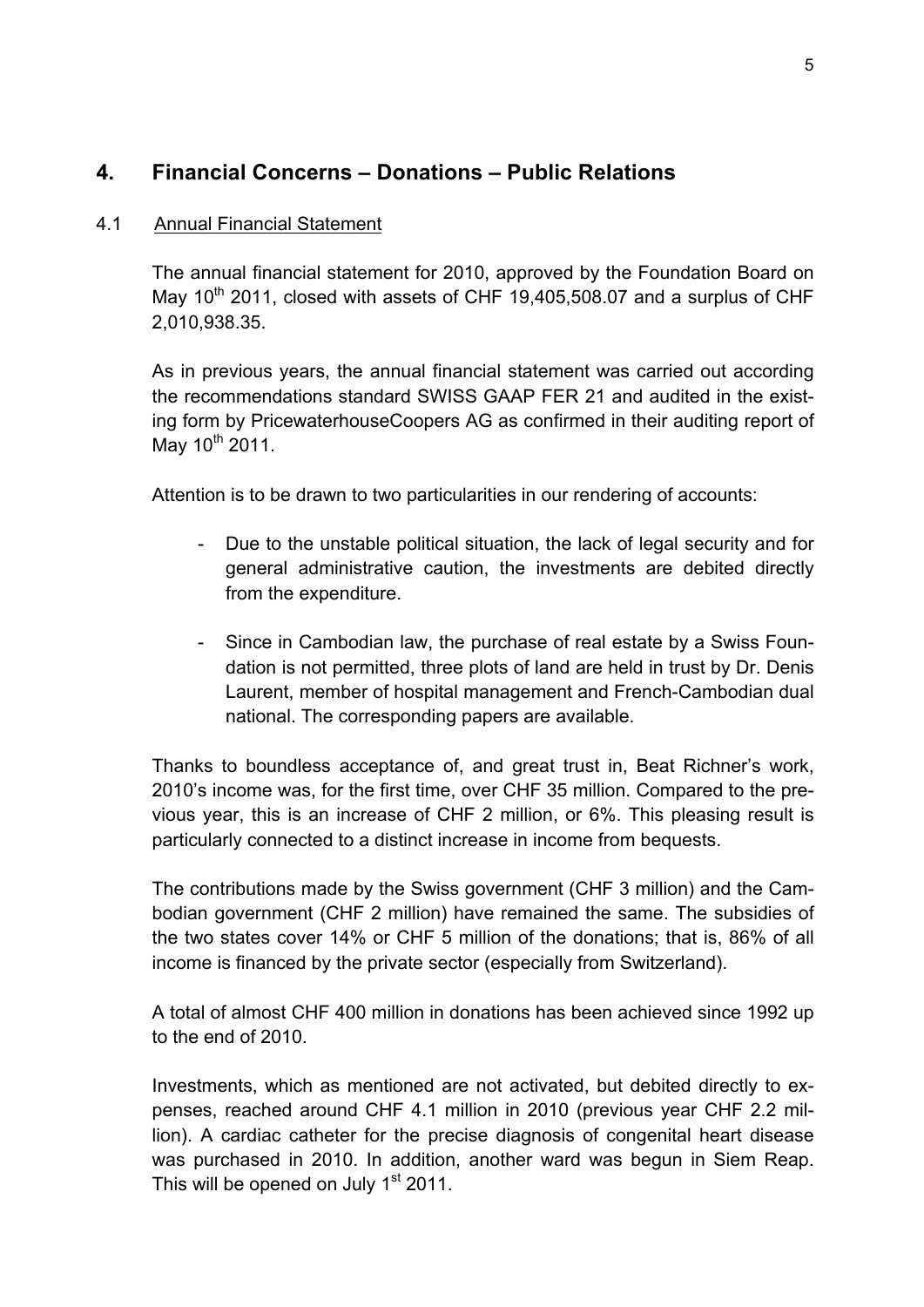The position "infrastructure expenses Switzerland" consists of administrative expenses such as advertisements, IT, administration of donations, thank you letters, bookkeeping and auditing costs and has only cost, on average, 8.33% in the last three years.

This important benchmark is audited annually by PricewaterhouseCoopers AG and confirmed in a special report.

#### 4.2 Public Relations

In order to finance the operation of hospitals for children in Cambodia, we are constantly busy acquiring donations. Without additional donations, our net assets of CHF 18.7 million would only finance operations for about 6 months.

Therefore, we restarted our successful "Zwänzgernötli" appeal in March 2010. In June 2010, September 2010 and November 2010 three more mailings were sent out. Thanks to the four mailings, we generated around 50,000 donations and a total of about CHF 8.5 million.

The Schweizer Illustrierte launched its traditional Christmas appeal in November 2010. Within the framework of a large report from the hospitals, this particular magazine issue appealed for donations.

In November and December 2010, we had banner ads on the home pages of Bluewin and the NZZonline as well as in the New York Times and the Economist. Thanks to the banner appeal, the recognition of the Foundation is increased both with new and mostly younger members of the public.

With his permanent worries concerning the missing means, Beat Richner put on the following performances in Switzerland in 2010:

| 28. March       | 2010 | Zurich      | Grossmünster   |
|-----------------|------|-------------|----------------|
| 8. May          | 2010 | Lausanne    | Kathedrale     |
| 9. May          | 2010 | Einsiedeln  | Klosterkirche  |
| 10. May         | 2010 | <b>Bern</b> | Berner Münster |
| 29. August      | 2010 | Zurich      | Grossmünster   |
| 31. August 2010 |      | Chur        | Martinskirche  |

In Siem Reap, Beat Richner continued with his weekly information events, accompanying this with his cello playing. Every Saturday evening, Beat Richner informs an international audience in the Kantha Bopha III auditorium about the latest medical, political and financial aspects of his work there.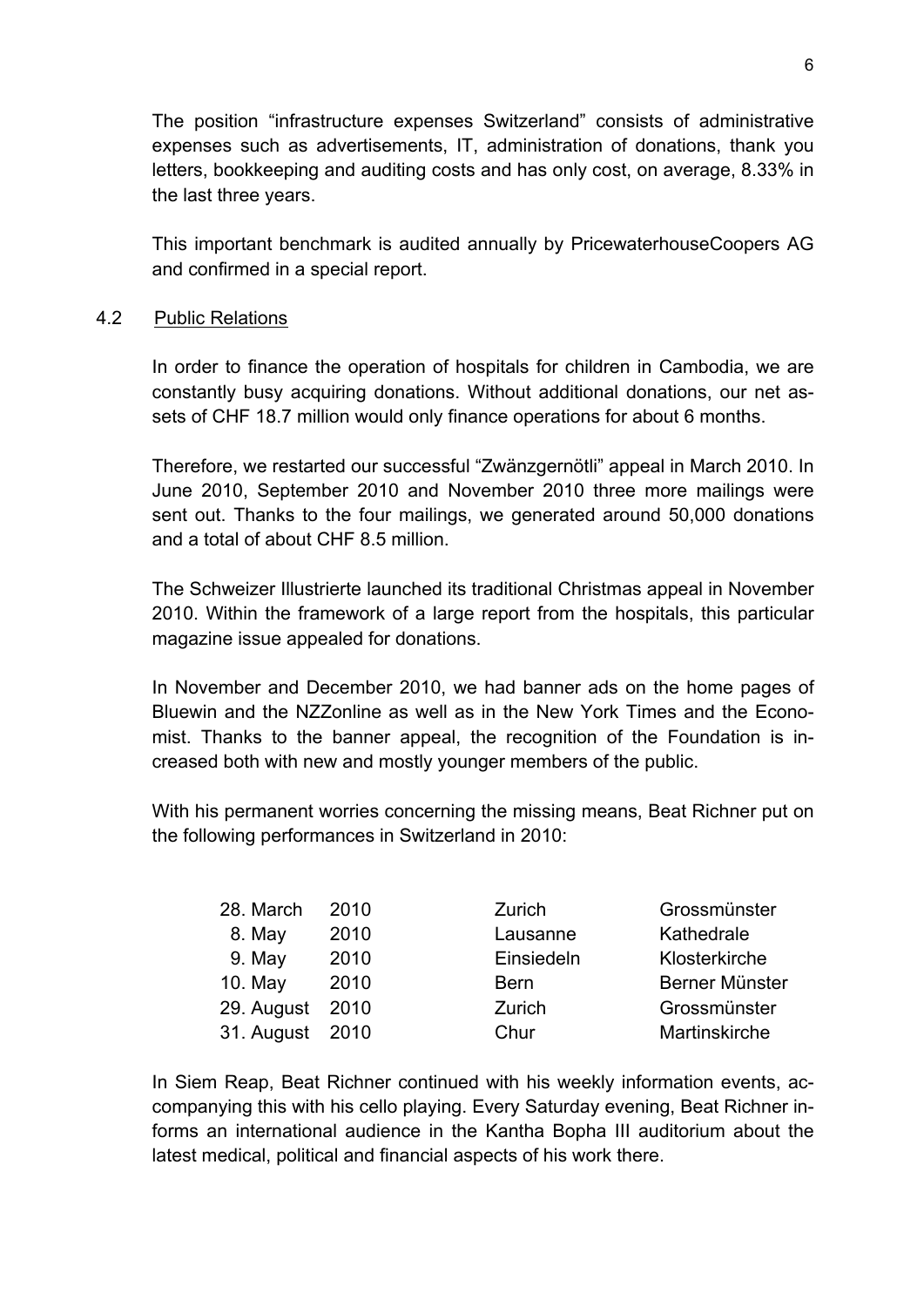Thanks to the geographical proximity of the hospital in Siem Reap to the world famous grave site at Angkor, Dr. Beat Richner's work is becoming better known internationally.

However, the most important connection made by Beat Richner to the public is still the regular advertisements we publish in the most important daily newspapers. In 2010, more than 440 text ads were placed in the Swiss daily papers. They inform the public about current goings-on in Cambodia. They report on affliction and desperation, on epidemics, corruption but also on medical successes.

Apart from the text ads mentioned, 2010 also saw around 180 smaller ads places, highlighting Beat Richner's concerts.

Beat Richners untiring commitment on the acquisition front, as well as all the mentioned provisions (in addition to his work as the manager of 5 hospitals with 2300 staff!) and the loyalty of our donators has meant that in 2010 we have again generated donations and sums of supporting monies of over CHF 35 million (previous year CHF 33 million)!

### **5. Thanks and Forecast**

We wish to give heartfelt thanks in the name of the Foundation Board, but particularly in the name of the poor, sick children for all the private, heartfelt donations, large and small. We thank the governments of Cambodia and the Swiss Federation for their substantial contributions and consider these to be the recognition for the outstanding service provided by Dr. Beat Richner and as a sign of trust in our Foundation.

We thank the media for their reports on our work in the children's hospitals of Kantha Bopha. Dr. Beat Richner is always happy to show journalists around, despite his intensive hours of work. We would especially like to thank the Schweizer Illustrierte for their many years of sympathy and support for Dr. Beat Richner's work.

Circus Knie has for many years shown itself a loyal host of the Knie Gala every May in Zurich. Here, hundreds of friends of Beat Richner meet in a rather familiar atmosphere which is open for many more friends – hopefully for many a year to come.